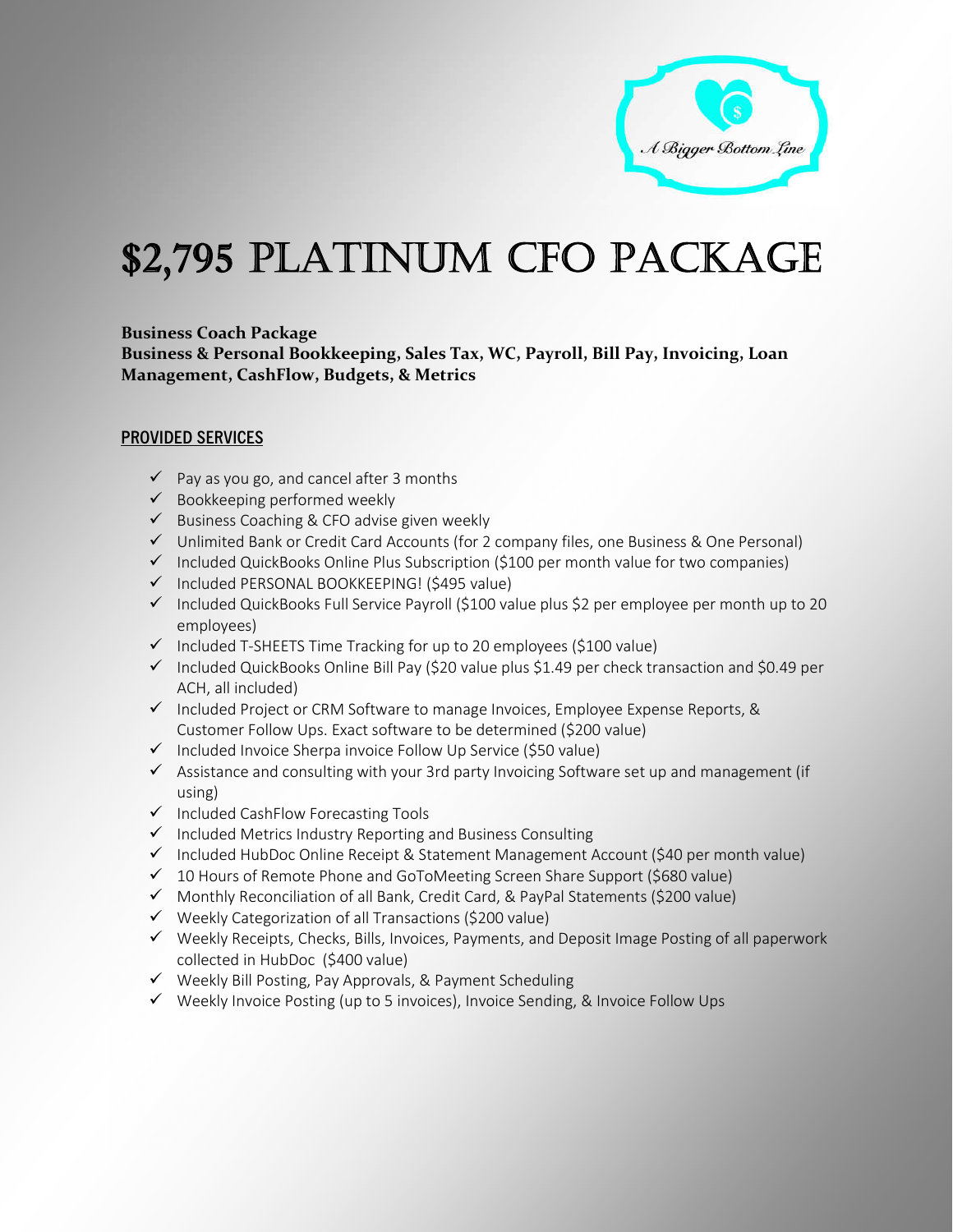## **FINANCIAL REPORTING**

- $\checkmark$  Weekly Emailed Financial Reporting including:
	- - Accounts Receivable Aging
	- -Open Invoices by Customer Detail
	- -Accounts Payable Aging for Business & Personal
	- -Unpaid Bills Detail for Business & Personal
	- -Bank & CC Transaction Details Business & Personal
	- -Uncategorized Transactions Report Business & Personal
	- -Missing Receipts Report
	- -Sales by Item, Rep, or Misc. report
	- -Two Customized Reports
	- -Automated Weekly Report of logged Time (from T-Sheets)
	- -T-Sheets Time Approval Reminder (to do in QuickBooks)
	- -Automated TimeCard Report Reminders from QuickBooks (for weekly payroll)
	- -Automated Paycheck Payments and Emails
	- **.** -CALCULATE WORKERS COMP
	- -Automated Tax Payments and Emails
	- -Automated Employee Paystubs & W2's sent to ViewMyPaycheck for Employees
	- -Budget vs Actuals Month to Date Business & Personal
	- -CashFlow Projections Business & Personal
	- **.** -Business Coaching Advise